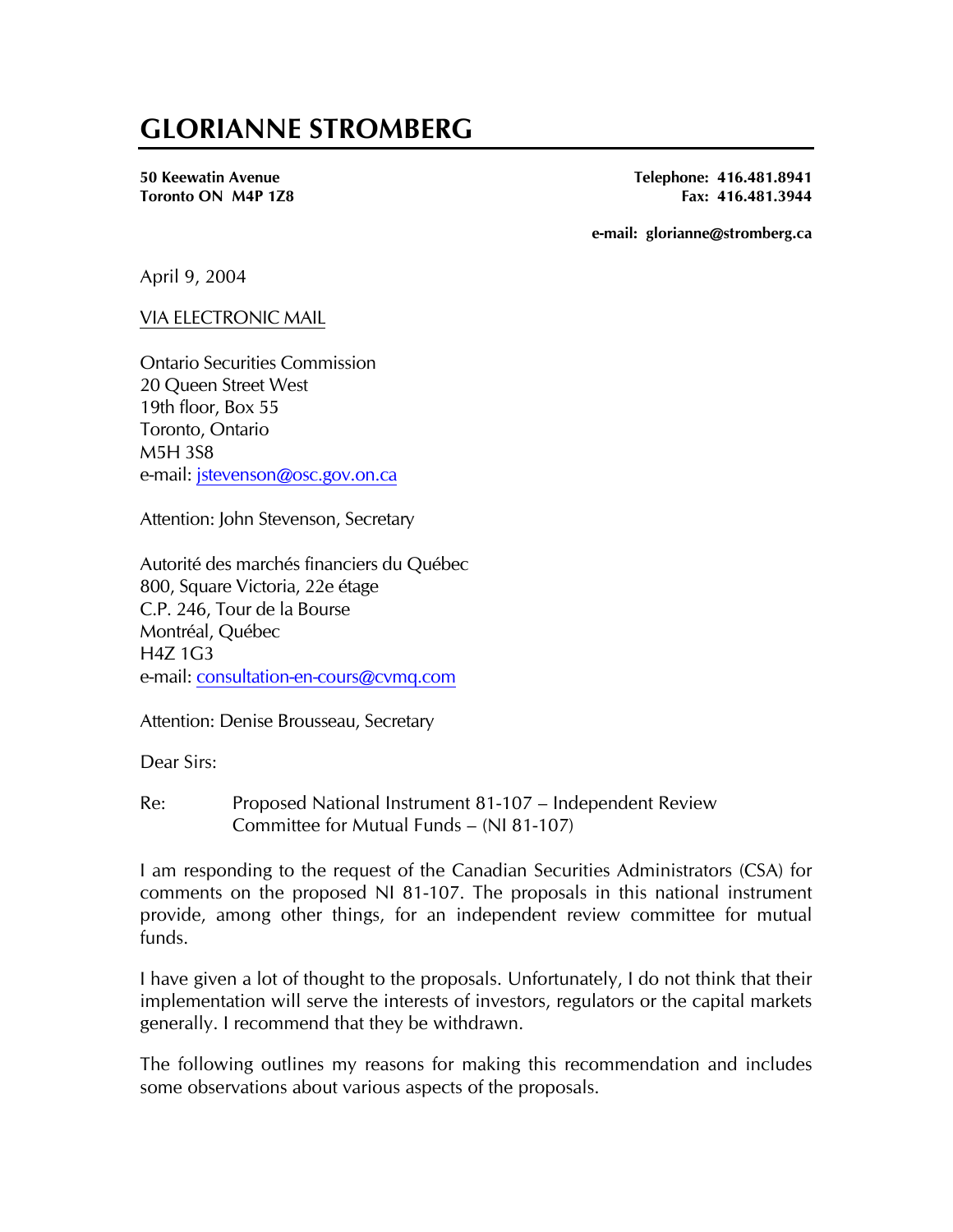The CSA's recognition of the need for mutual funds to have an independent review committee (IRC) is a positive development. However, the implementing proposals negative any benefit.

If the proposals are implemented in their present form, there is a strong likelihood that they will undermine investor protection and erode confidence in the safety and soundness of mutual funds – the investment of choice for many Canadians. Indeed, the consequences of implementing these proposals have the potential to spill over and undermine the fairness and efficiency of the capital markets, confidence in these markets and Canadian productivity.

Capital market investments by mutual funds account for a large portion of the Canadian capital markets. Recent numbers released by The Investment Funds Institute of Canada (IFIC) indicate that the total mutual fund assets reported by IFIC members reached an all-time high of \$466.2 billion at the end of February 2004. Most of these assets are held by Canadians who are saving for education, health care and retirement income. It is essential that their mutual funds be structured prudently and operated with the utmost good faith and integrity.

Those who establish and operate mutual funds and the regulatory system that oversees them must ensure that the interests of mutual fund investors are made paramount and protected in much the same way as the interests of deposit holders of financial institutions are protected. The consequences of failing to do so will go far beyond the immediate losses suffered by mutual fund investors. In addition to undermining capital market fairness, efficiency and confidence, the consequences potentially will create a societal problem that will undermine Canada's productivity as more tax dollars are required to be directed to social programs to support an ageing population that is unable to look after itself.

## **Fundamental Problems with NI 81-107 Proposals**

There are two fundamental problems with the CSA proposals in NI 81-107 that give rise to the concerns expressed above. The first relates to the proposal to repeal the existing provisions that govern conflicts of interest. The second relates to the proposal to replace these provisions with a requirement that mutual funds have an independent review committee whose function will be to consider transactions involving conflicts of interest but with no power to constrain or otherwise limit or influence the transactions. The two problems are obviously related.

It is indeed difficult to understand how the CSA could conceive of the two proposals going hand-in-hand. The explanation (given in the CSA's discussion of the proposals) to the effect that the CSA views the repeal of the current prohibitions against self-dealing and other related party transactions as an appropriate trade-off for the industry's agreement to accept the requirement to have independent review committees whose authority is discretionary and non-binding, raises more questions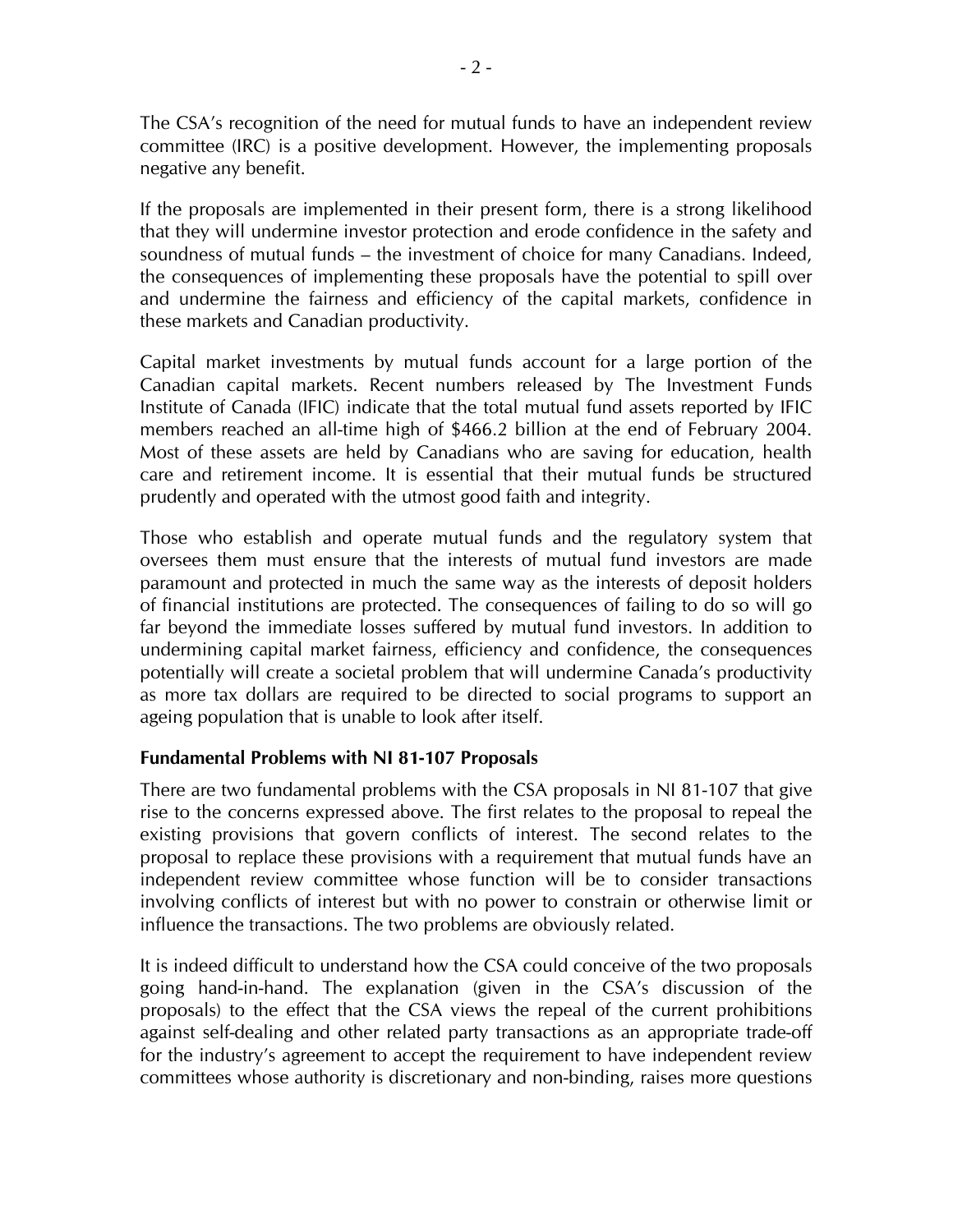than it answers. The trade-offs are disproportionate, inappropriate and unconscionable.

Furthermore, the characterization (by the CSA and its various spokespersons) of the proposals as "introducing a mandatory governance regime for mutual funds" places an unwarranted spin on them. So does the attempt to characterize the proposals as "an initiative to raise investor confidence". These characterizations border on questionable marketing practices. They are likely to have the opposite effect once the investing public realizes that the new regime has resulted in the elimination of the underpinnings of mutual fund regulation that have been put in place for investor protection and honed over years of industry experience. This regulation of mutual funds remains necessary even with the advent of IRCs and even with the advent of "principles-based" regulation.

The introduction of the requirement for mandatory independent review committees does not remove the necessity for prohibitions on self-dealing and other related party transactions nor the need for the investment restrictions and practices that have been adopted over the years to protect investors and to ensure the viability and integrity of mutual funds.

There is nothing new about "independent review committees" other than their name and the fact that it will no longer be optional to have one. Many fund complexes have had advisory committees or boards of governors in place for years whose functions have been similar to those contemplated in NI 81-107. Making this practice mandatory for publicly offered mutual funds is a logical next step and is consistent with the current governance focus on the need to introduce an element of independence into decision-making and the oversight process.

Whether this codification of the requirement for an independent review committee goes far enough is another subject altogether. I happen to think that more is needed. My thoughts in this respect are outlined in the Report I prepared for the  $CSA.<sup>1</sup>$  $CSA.<sup>1</sup>$  $CSA.<sup>1</sup>$ 

Also, whether the current thinking on what constitutes "independence" is sufficient to introduce the appropriate element of independence into decision-making and the oversight process is another subject. I have some concerns about this that I will outline in my more specific comments about the proposed independent review committees.

## **The Need for a Combined Principles-Based and Rules-Based Regulatory Regime**

The CSA's discussion of NI 81-107 indicates a desire to move towards a more principles-based regulatory regime than a rules-based one. As a person who finds the current rules as reconstituted during the last ten years virtually incomprehensible, I am certainly sympathetic. However, I do not think that eliminating the "rules" in favour of "principles only" is the solution.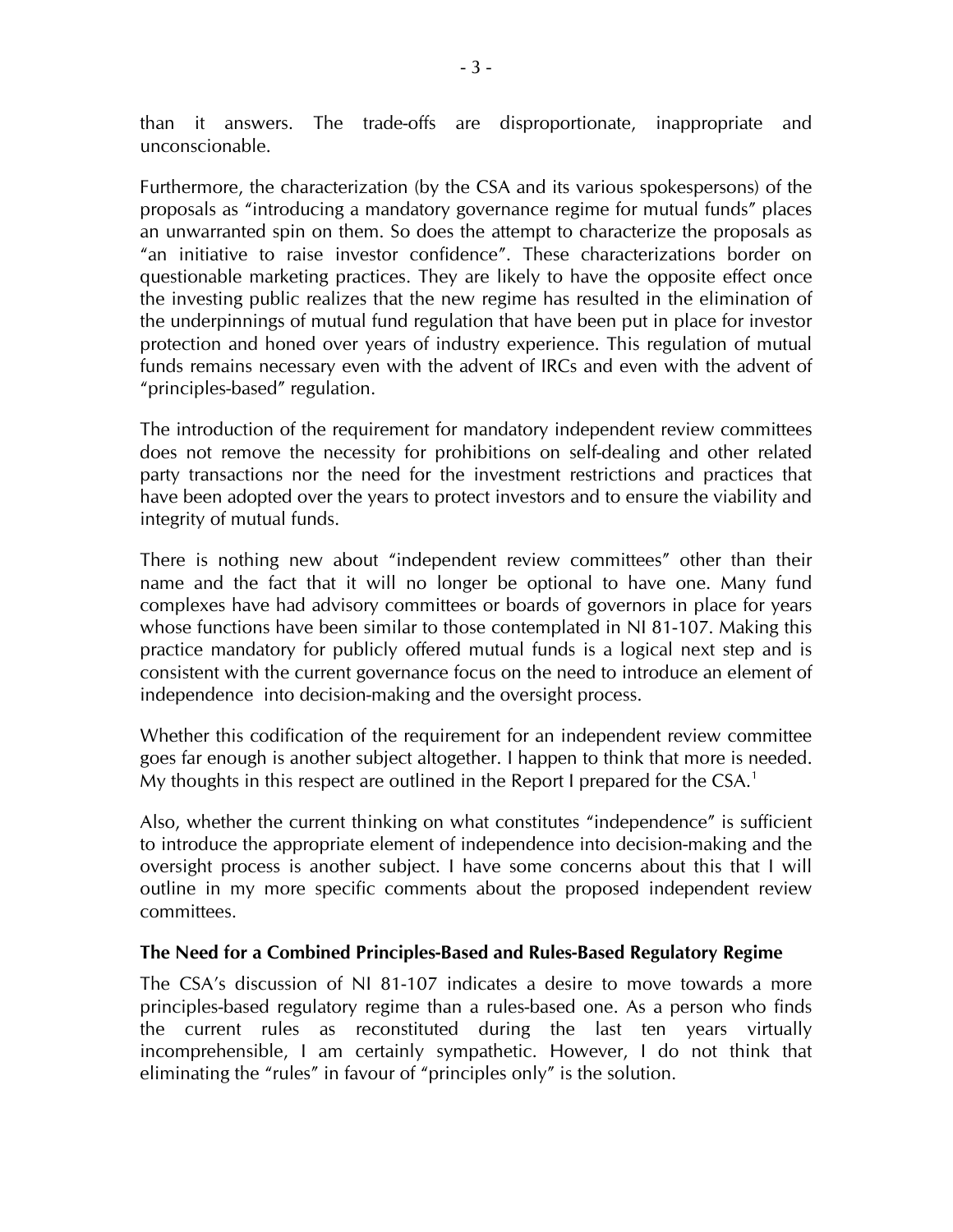Principles of regulation can and should co-exist with prescriptive requirements. It is not an either/or situation. The articulation of unambiguous principles of regulation supported by clear, plain and simple rules to implement these principles, will go a long way to overcome the mentality that approaches regulation from the perspective of "where does it say that I can't do that?".

There is little conclusive evidence to support the theory that a principles-based regulatory regime is preferable to a rules-based one. In fact there is evidence to the contrary. The pendulum swings both ways with the prevailing theory being dependent on where one is in the market cycles.

Right now, it is fashionable to blame the corporate scandals (wherever they have occurred) on the fact that there is a rules-based system of regulation rather than a principles-based one. Those doing so advocate getting rid of prescriptive requirements and replacing them with principles. This is short-sighted and reflects the thinking that is usually prevalent in bull market periods that free market forces will ensure fairness and integrity and eliminate the need for regulation. History has repeatedly shown that this is not the case.

Free market forces, whether or not they have been overseen or directed by boards or committees made up of persons who were considered to be independent, have given rise to the periodic problematic behaviour that has resulted in various legislative responses to curb such behaviour.

Examples of such legislative responses include the US Investment Companies Act of 1940, the amendments to Canadian provincial and federal statutes that were made in the '70s to prohibit, or severely constrain, self-dealing and related party transactions, the recent US Sarbanes-Oxley Act, and the current wave of statutory amendments and rule changes being proposed by the US Congress, the US Securities and Exchange Commission and various US self-regulatory organizations to regulate questionable conduct and practices in respect of mutual funds.

It would be disingenuous in the extreme to assert that the behaviour giving rise to the current responses in the United States to the questionable mutual fund conduct and practices that have occurred is unique to the United States and that such behaviour is not or could not be happening here. Now is not the time for regulators to relax rules or remove themselves from the oversight of investment funds.

## **1969 Canadian Committee Report**

In contemplating the removal of the prohibitions against self-dealing and related party transactions, whether contained in statutory requirements or regulatory rules, it is useful to remember and heed the advice and recommendations contained in the 1969 Canadian Committee Report.<sup>[2](#page-11-1)</sup>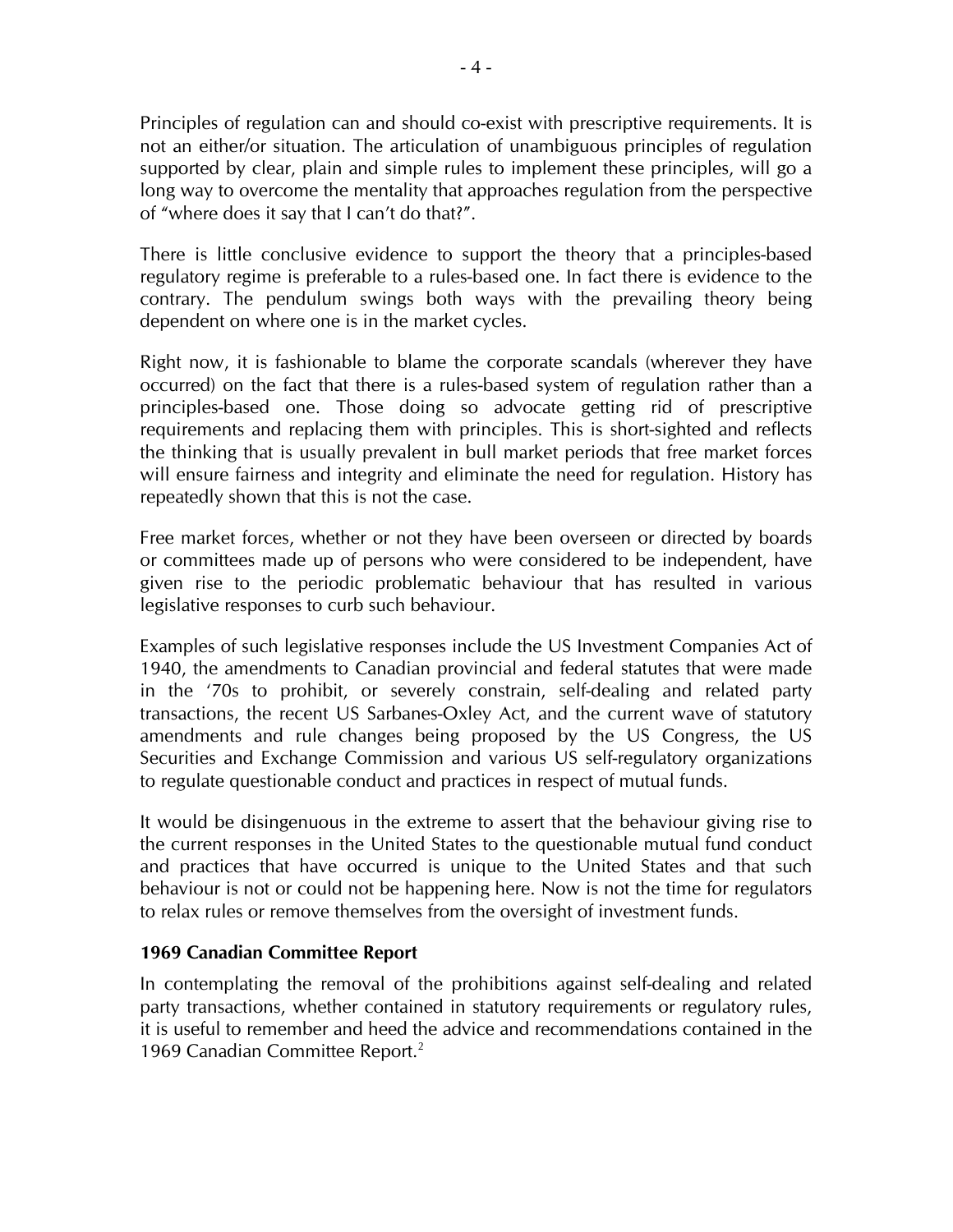The Canadian Committee Report rejected relying solely on a principles-based approach to regulating conflicts of interest. It opted for the combination of principles and rules that is reflected, for example, in the current provisions of Part XX1 of the Securities Act (Ontario).

These provisions include: (i) the articulation of a fiduciary standard of care; (ii) prohibitions on certain types of investments (both on an upstream and downstream basis); (iii) prohibitions against entering into arrangements where related parties receive fees or other compensation for services pursuant to contracts that are not disclosed in the prospectuses of their mutual funds; and (iv) disclosure requirements of certain transactions involving mutual funds and related persons or companies.

The concerns that the Canadian Committee were addressing in making its recommendations in 1969 still exist today. In fact the concerns have been aggravated by the intervening deregulation of the financial services industry which facilitated the ability of financial institutions to enter all aspects of the wealth management business and to make it their strategic imperative. The result of this deregulation has been continuous pressure on regulators to exempt companies within each financial complex from the prohibitions respecting related parties dealing with each other and from the reporting requirements.

By way of example, financial institutions want their controlled investment dealers to be able to sell securities they underwrite to their related mutual funds during the period of primary distribution and 60 days thereafter. Financial institutions and conglomerates want their related mutual funds to be able to make equity investments in related parties. They want their related mutual funds to be able to lend money to related parties. They want their related mutual funds to be able to deal with related brokers and investment dealers on a principal basis. They want their related mutual funds to make investments in entities where related parties receive fees or other compensation for services pursuant to contracts that are not disclosed in the prospectuses of their mutual funds.

Transactions involving related parties of the nature described above are what gave rise in the first place to the prohibitions contained in both Canadian and American legislation respecting mutual funds. Nothing has changed except the economic pressure being brought to bear by today's financial institutions and conglomerates. While the motives expressed in their exemption applications have an altruistic element, it is inappropriate, when dealing with the savings of vulnerable investors, to ignore that this altruism is accompanied by an element of self-interest and potential for abuse.

It is highly unlikely that an independent review committee of the type contemplated by NI 81-107 with no powers is a sufficient check or balance to warrant an exemption from the type of long-recognized problematic behaviour that is referred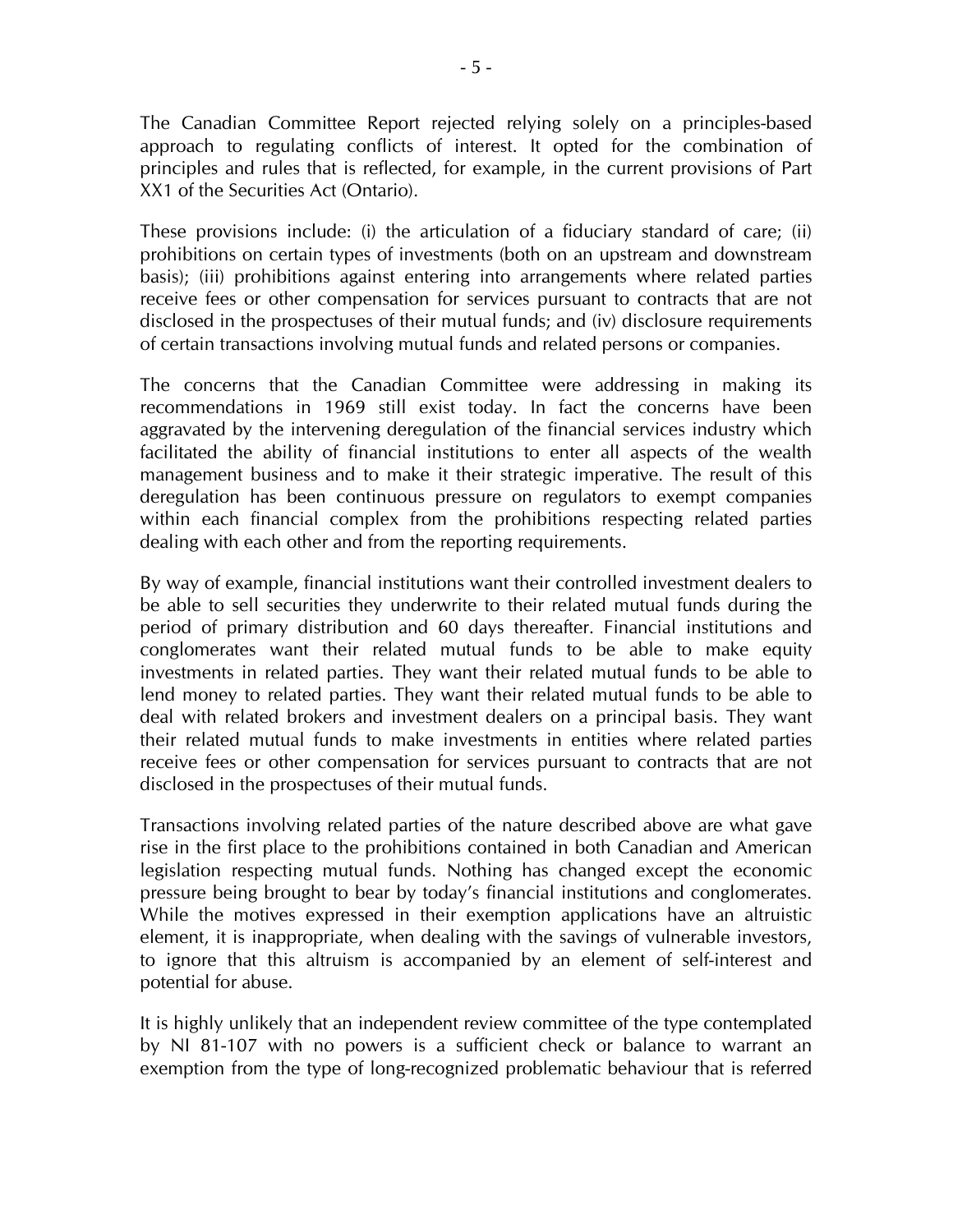to in the Canadian Committee Report and in the prohibitions contained in securities legislation and regulatory rules.

The Canadian Committee Report and the statutory provisions that flowed from it contemplated circumstances in which the regulator could grant exemptive relief. These circumstances vary according to the type of relief applied for. They include satisfying the regulator that a class of investment or a particular investment represents the business judgment of responsible persons uninfluenced by considerations other than the best interests of a mutual fund or that a particular investment is in fact in the best interests of a mutual fund.

There may well be a role for an independent review committee to play in arriving, after due consideration, at such judgement and in seeking in appropriate circumstances exemptive relief based on such judgement. Unfortunately, the proposals in NI 81-107 do not provide for such a role. Nor do they provide for regulators retaining any regulatory oversight.

## **The Need for Regulatory Oversight**

NI 81-107 is silent on the issue of regulatory oversight of mutual funds and IRCs. The Canadian Committee Report explicitly stated the need for the involvement of the regulator in any relief from the prohibitions and disclosure requirements concerning self-dealing and related party transactions.

The introduction of mandatory IRCs, particularly ones with no power, does not warrant (i) ignoring the Canadian Committee recommendations (which were reflected in the statutory amendments that were made following its Report); or (ii) the elimination of regulatory oversight; or (iii) the contemplated removal of the restrictions on investments and practices that have been developed over the years to protect the integrity and viability of mutual funds that are redeemable on demand.

## **Hope and Expectations**

The CSA proposals in NI 81-101 use language indicating the hope and expectation of regulators. Hope and expectation are not a sufficient basis on which to found a regulatory regime to protect investors.

#### **Enhanced Compliance**

I have been told by regulators that they expect to enhance their compliance efforts. One has to ask just what it is they plan to do and how effective it will be absent any explicit requirements against which to measure compliance.

Other questions include: what resources and expertise exist among regulators to carry out their enhanced compliance efforts; what would the remedy for noncompliance be; how could it be enforced; how could investors be made whole; and the like.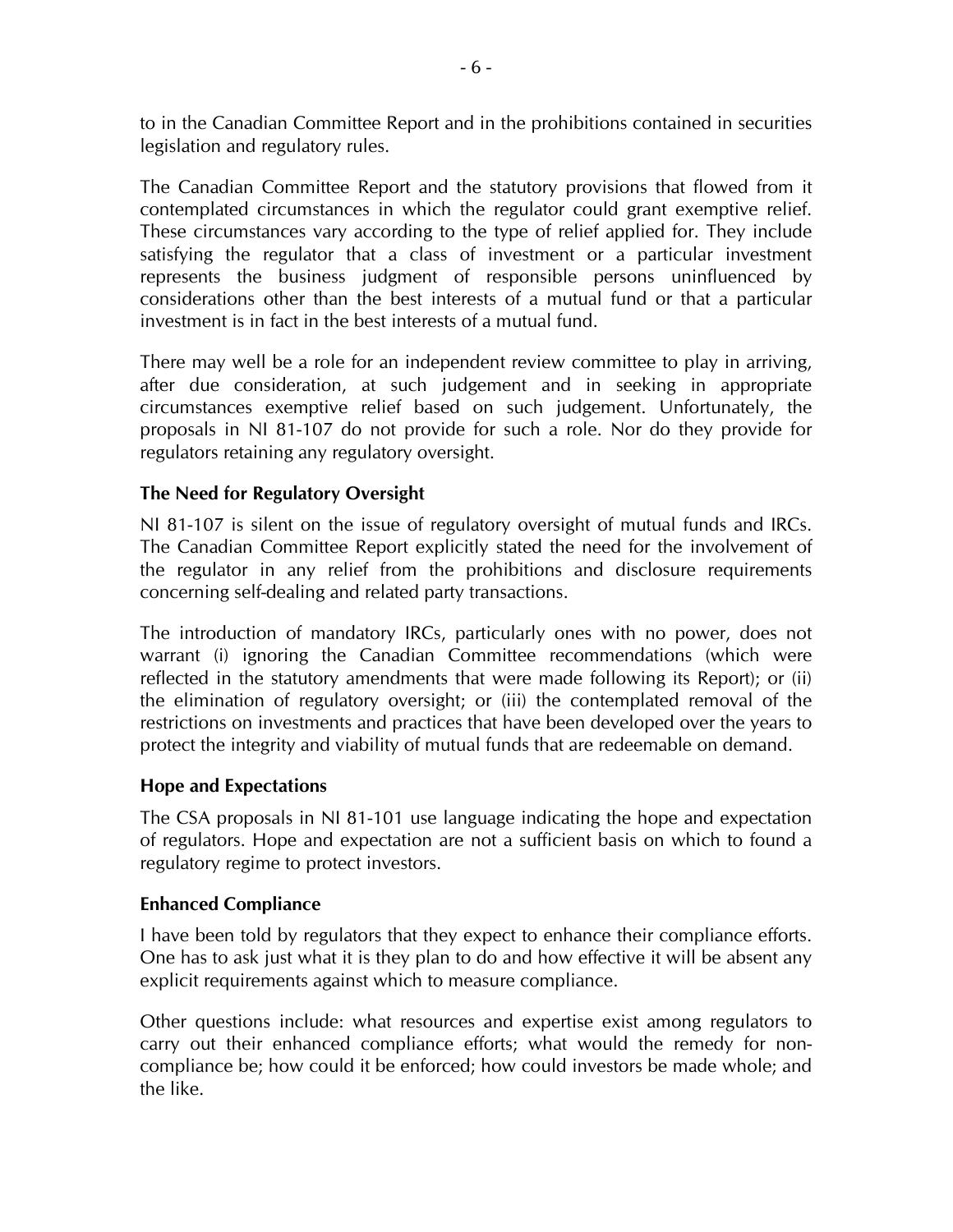Large regulatory fines and penalties or jail sentences do not benefit investors whose trust was abused and who have lost their savings or the opportunity to see their savings grow.

Once these losses have occurred, it is far too late to be reviewing what has transpired in the management of a mutual fund.

Before dismantling the existing regulatory regime for mutual funds, the public has a right to know just what role regulators see for themselves and how they propose to fulfill it.

The public also has a right to reasonable assurance that the regulators have adequate expertise and resources to timely and effectively protect investors who entrust their savings and future well-being to mutual funds.

With investigations and enforcement actions currently taking years to complete, the public's confidence in the new regulatory regime proposed by the CSA is simply not warranted.

## **Exemptive Relief**

The mutual fund industry and regulators have expressed concerns about the burden and expense of obtaining exemptive relief from statutory provisions and rules regulating mutual funds. Regulators find exemption applications time-consuming and repetitive; sometimes they find it difficult to say no. Sometimes there is disagreement among regulators about whether exemptive relief should be granted.

None of these factors justifies the extreme measures proposed in NI 81-107 to dismantle the existing regime for mutual funds and leave it in the hands of individual fund complexes to establish their own regime free from any parameters other than a general expression of the fiduciary standard of care.

There are other measures that can be used to deal with streamlining and reducing the burden and expense of the exemptive relief process. These include seeking legislative authority (where needed) to grant blanket exemption orders and, as pointed out as far back as the Canadian Committee Report, moving to a single securities regulatory regime.

## **Self-Regulation**

NI 81-107 by allowing each fund complex to set its own rules free of regulatory constraint effectively grants self-regulatory powers to mutual funds. At a time when the merits of self-regulation are coming under increasing scrutiny and question, it is odd that regulators are proposing such a move. This is particularly so when no selfregulatory organization is being created to provide the necessary structure, oversight and standards.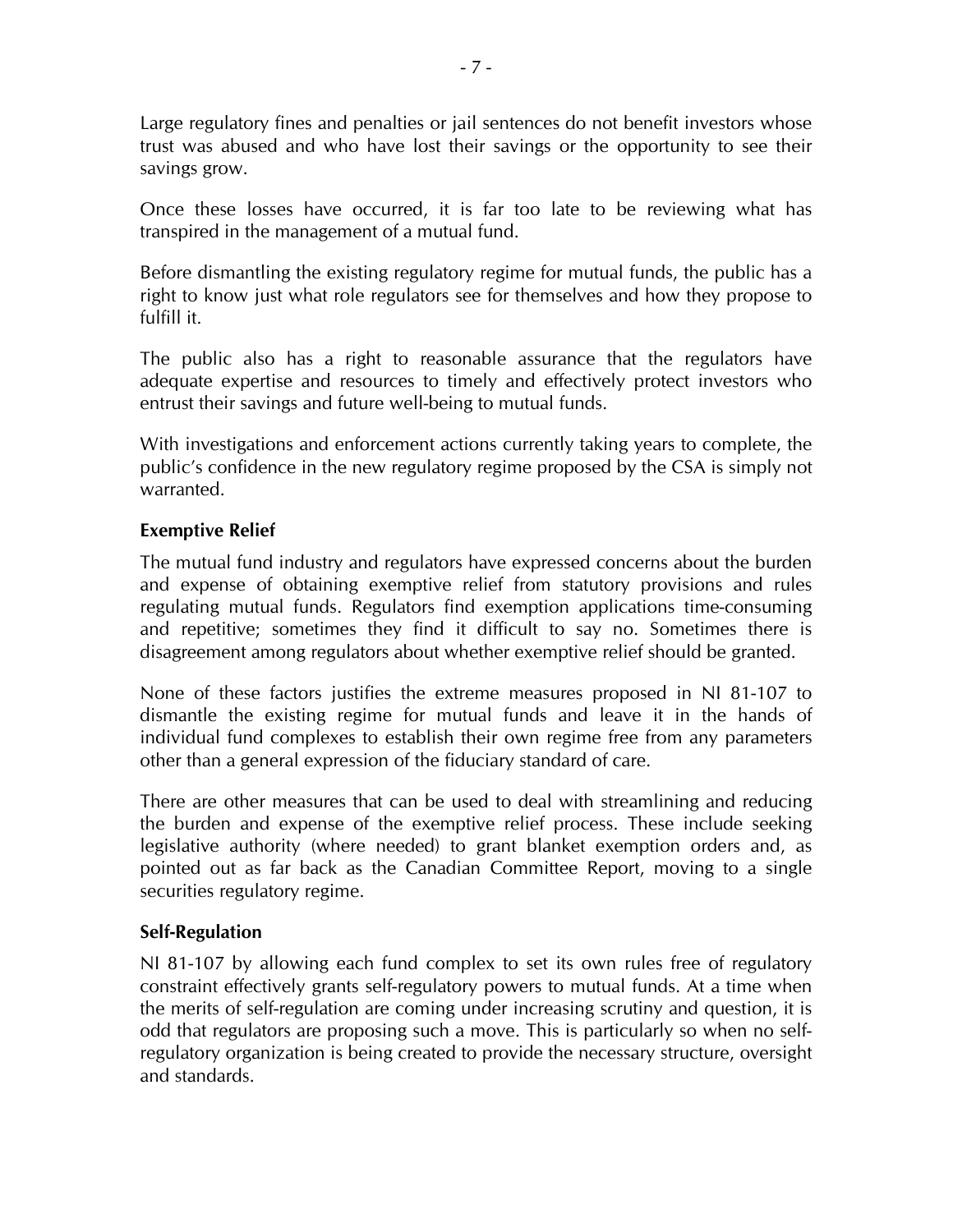I cannot help noting an observation made to me by a former regulator who said: "I am always astonished when self-regulation in any industry is seen as a solution. It usually means that the regulator is unable to control the industry and gives up."

Anecdotally, I understand that in at least one jurisdiction where regulatory requirements for mutual funds have been relaxed, the resulting problems are leading to calls for better regulation and a re-examination of the merits of selfregulation.

#### **Self-Interest**

In considering the proposals in NI 81-107 to remove the prohibitions relating to self dealing and related party transactions, it is hard to ignore the fact that the major financial institutions and conglomerates are trying today to serve too many masters with the result that they are encountering conflicts wherever they turn. It is easy and trite to say that these conflicts can and must be managed. It is another thing to do it.

The example of Laidlaw Inc. was recently brought to my attention. Laidlaw was one of the most widely held Canadian companies and its biggest shareholders were bank-controlled mutual funds. These same banks were also Laidlaw's biggest lenders. When Laidlaw got into financial difficulties, the issue was whether the banks protected their loans or worked to protect the interests of the shareholders who included their managed funds. The banks opted to protect their loans. It is simply not realistic to expect that banks will stand up and fight on behalf of shareholders when their own money is at stake.

Another example that was cited to me involved the attempted takeover by Onyx of Air Canada a few years ago. Banks with large loans outstanding used their power to marshal the voting rights to Air Canada shares owned by various managed accounts.

Yet another example of troubling conflicts is seen in the apparent involvement of banks (and others) in transactions that have resulted in the recent charges and allegations of wrong-doing against them in relation to the mutual fund scandals involving market-timing and late-trading in the United States. It would be nice to think that such conduct is not and could not be happening here but such an assumption is probably a naïve one.

It is simply unrealistic to expect that people's interests will always be parallel and can be managed so that the results are in everyone's best interests. This is why one of the principles underlying fiduciary obligations is that a fiduciary should not put itself in a position where its interests conflict with its fiduciary duties.

These examples of conflicts (which for the most part fall outside the current statutory prohibitions) are another reason why it is inappropriate to add to the type of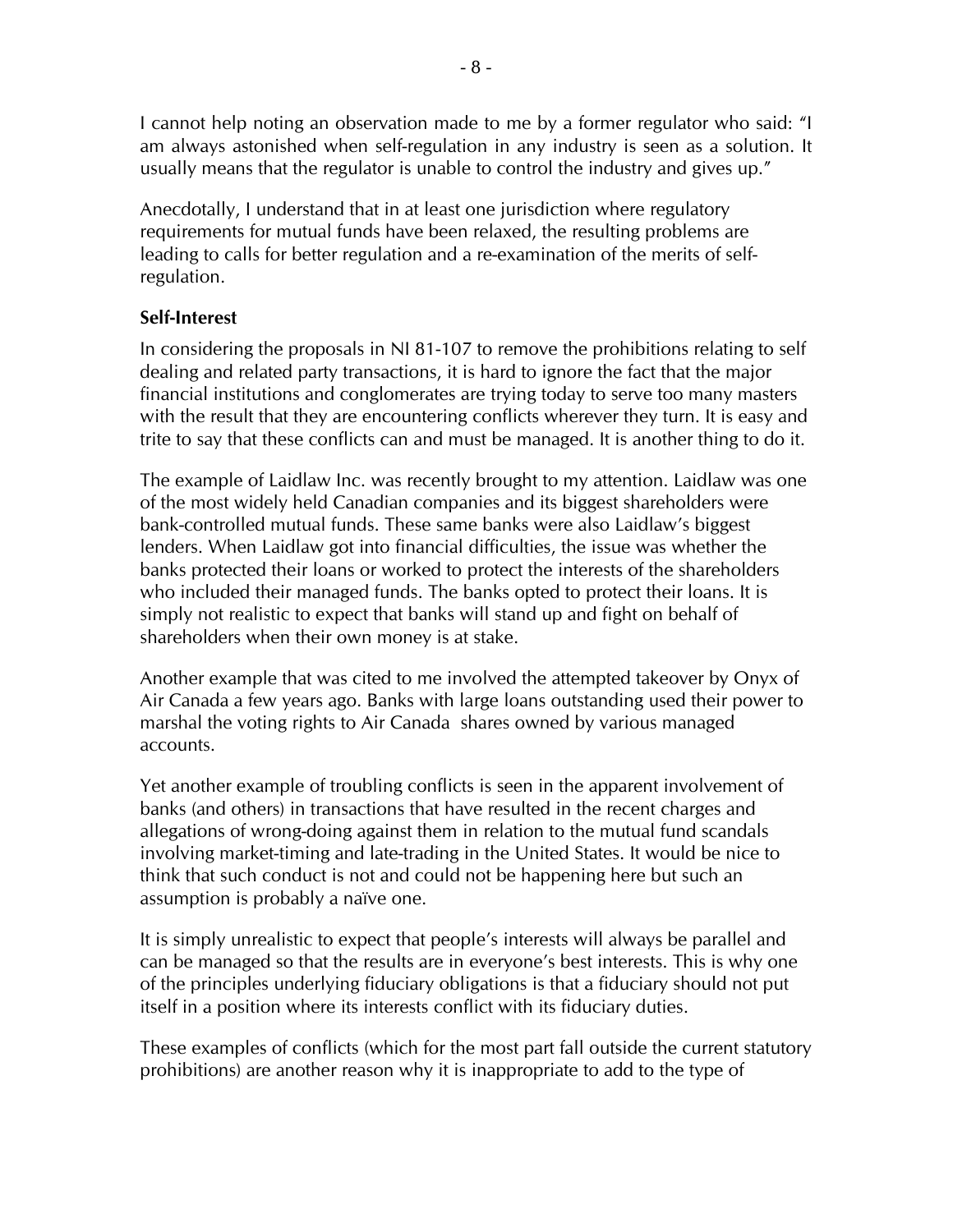conflicted transactions that can be entered into by removing the current statutory and regulatory prohibitions.

#### **Independent Review Committees**

I have several concerns about the proposals for independent review committees. These mostly relate to the absence of the IRC's ability to deal effectively with the manager on matters where it considers that the best interests of investors in the manager's managed funds are not being served.

Disclosure of these disagreements or concerns in a prospectus or annual report is not likely to be an effective remedy. For the most part, this disclosure will probably come too late and may not be specific enough to be of much use to investors. Another problem is that while facts are often given in disclosure documents, no disclosure is made of the likely impact of these facts on investors.

Even more problematic is the fact that investors will not likely receive any disclosure that is made because regulators, through exemption orders and proposed rule changes, no longer require these documents to be given to investors unless they expressly ask for them. It is also unlikely that investors will know what to do about the matter even if they do find out about it.

Unfortunately this is an area where it is unlikely that investors will receive much help from their financial advisors. This is due to the fact that so many financial advisors work for or represent organizations that are part of the fund complex. There are few financial advisors who will have the ability or the freedom to evaluate and compare mutual funds in respect of their governance standards and the impact on performance and investors.

Another problem which flows from the ability of each IRC to set its own parameters is that there will be no basic common standard that investors can expect or rely upon to be reasonably assured of the integrity and viability of a mutual fund as an appropriate vehicle to which to entrust their savings. There is no analytical service that evaluates and compares mutual funds in respect of their governance standards and their impact on performance and viability. It is unlikely that any such service will develop given the lack of independence that permeates the industry and the lack of funding for independent research of this nature.

Another major area of concern relates to the concept of "independence". The absence of defined relationships is no assurance of independence. Independence involves much more. It flows from the ability to think independently, understand the business enterprise and apply critical, independent judgment to decisionmaking.

An important dimension of independence that has not been given much weight is the materiality to the committee member of his or her position as a committee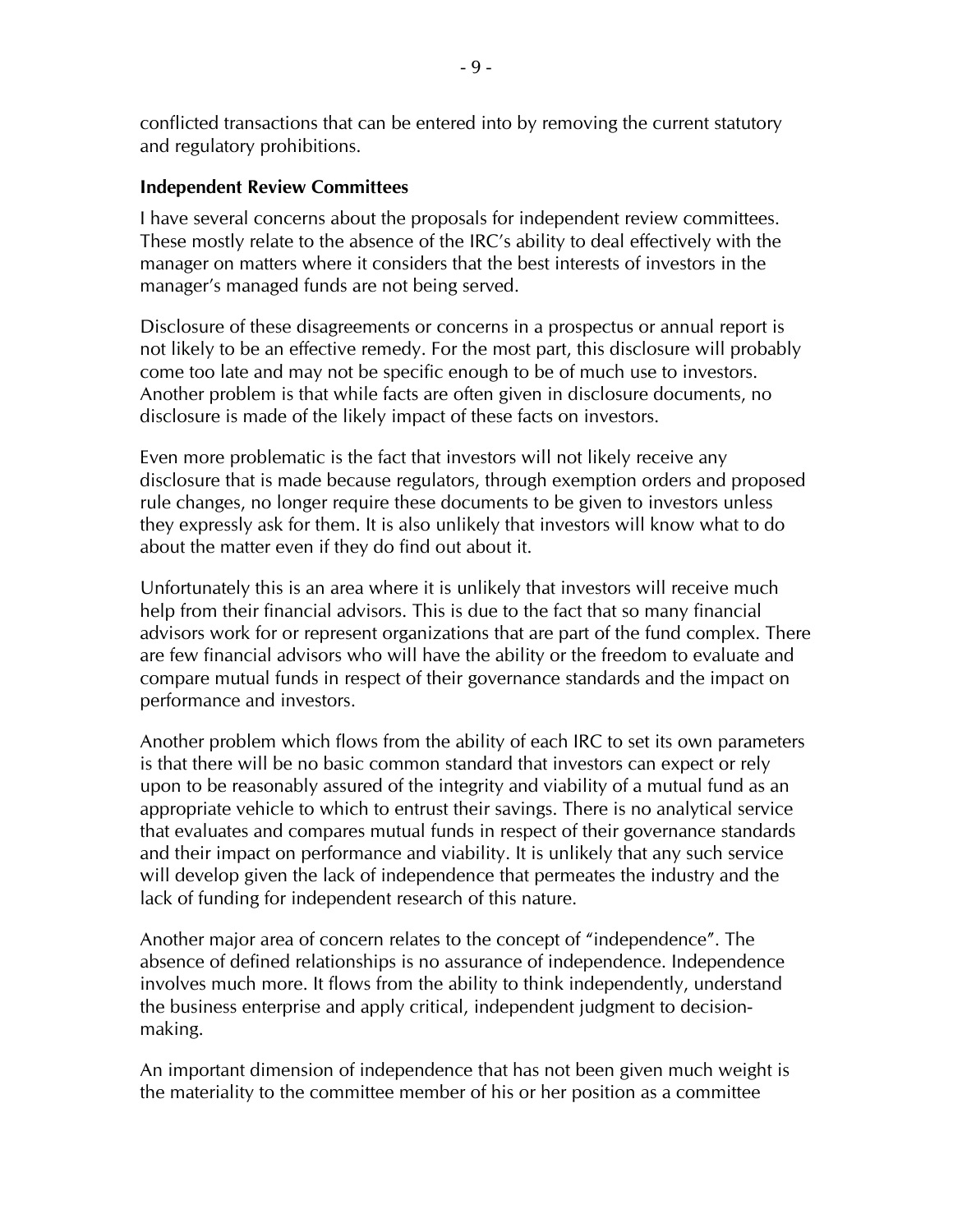member. Prestige and income concerns can skew objectivity and independence just a much as any other type of conflicted relationship.

An important qualification for membership in an IRC should be an understanding of the mutual fund industry, the financial services industry and how it operates. "Industry literacy standards" are as important to a member of an IRC as "financial literacy standards" are to a member of an audit committee. Retired politicians, government bureaucrats, chartered accountants, consultants and lawyers (from whose ranks IRC members appear to be chosen) bring their own expertise; it just may not be the expertise that is needed.

It is essential that people serving on an IRC successfully complete industry awareness and training courses designed to equip them with the background knowledge and skills to play a meaningful role in overseeing the fund manager's activities in respect of its managed funds.

There is also a concern that IRCs may for a variety of reasons simply become "rubber stamps" for management proposals. There is concern that the boardroom culture that has given rise to a variety of corporate scandals (including the high compensation being paid to directors and senior officers) may result in members of IRCs putting the fund manager's interests ahead of those of mutual fund investors. Concerns such as these make it imperative that there are clear constraints, principles and rules (as discussed above) embedded in the regulatory regime to serve as a check and balance.

Another drawback of the CSA proposals is that here is no mechanism for investors to participate in the appointment of members of the IRC. I am well aware of the apparent lack of interest of investors in attending annual meetings or returning proxies but that is no reason to eliminate or not provide for a right to vote.

Another area that is problematic is just how many IRCs a member can serve on and still be considered "independent". A member of an IRC should have a duty of loyalty to the specific investors whose money is at risk in a particular fund. It is conceivable that IRCs will find themselves in conflict when they serve too many funds or where they serve funds (including classes or series within funds) whose interests may diverge.

To be truly effective and a watchdog for the interests of fund investors, IRCs will need to drill down into the details of how various transactions are actually handled and to deal with the issues before they happen rather than after the fact.

This is one reason why I find the proposal for fund managers to share an IRC with other fund managers troubling. It seems to contemplate a very high level of oversight without offering any hands-on review of what is actually transpiring or whether the systems, standards and procedures that are in place are actually effective in protecting investor interests. This proposal also seems to be an indirect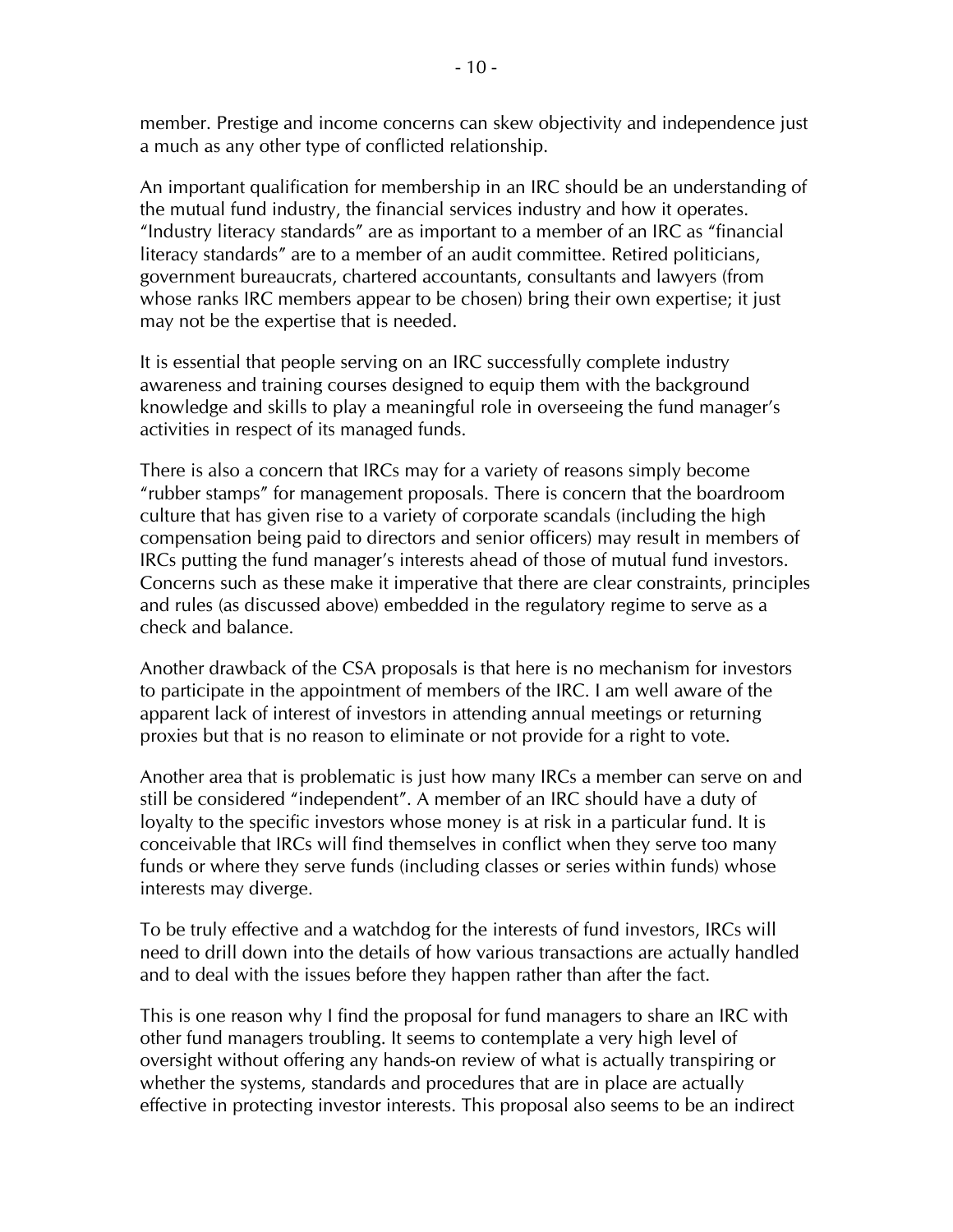way of arriving at a "self-regulatory organization" for mutual funds, devoid of basic common standards and the appropriate constraints.

I find it troublesome that the costs of keeping the manager honest are being passed on to fund investors. Somehow, these costs should be ones that investors should reasonably be entitled to expect are included in the services provided by the manager for its fees.

Another cost that investors should not have to bear is the deferred sales charge if they redeem their units because of fundamental changes that the manager decides to make in its managed mutual funds.

There are other matters that I could raise in relation to the proposals for IRCs but they are of a more detailed nature that would better be left pending a decision of whether to proceed with the proposals.

## **Remedies**

Another problem with the proposals in NI 81-107 is that they do not sufficiently address the practical ability of investors who incur losses as a result of the fund manager's breach of its fiduciary obligations to seek redress. This existing problem is aggravated by the CSA's proposals to eliminate current regulatory prohibitions and restrictions. The result is that it will likely be more difficult for investors to establish a breach and it will be costly. Class, and other types of legal, actions offer more of a theoretical remedy than a practical one. In addition, anyone bringing such actions runs the risk of being sued for interference with economic activities, defamation and/or other alleged wrongs.

Again, one of the reasons that the Canadian Committee Report recommended the current statutory provisions to deal with self-dealing and related party transactions is that it regarded the standards then embodied in existing legislation and case-law as inadequate, and concluded that a standard of transactions that are to be regarded as abusive and applicable to all mutual funds should be embodied in legislation.

# **Regulators and Legislatures**

Regulators and legislatures should not abandon investors to the self-interest of fund complexes and financial conglomerates who are more focused on their bottom line than those of the investors in their managed funds.

# **Costs and Benefits**

In measuring the costs and benefits of NI 81-107, it is important to take into account the costs that investors will occur in seeking redress as well as losses that they are likely to incur as a result of the proposed deregulation.